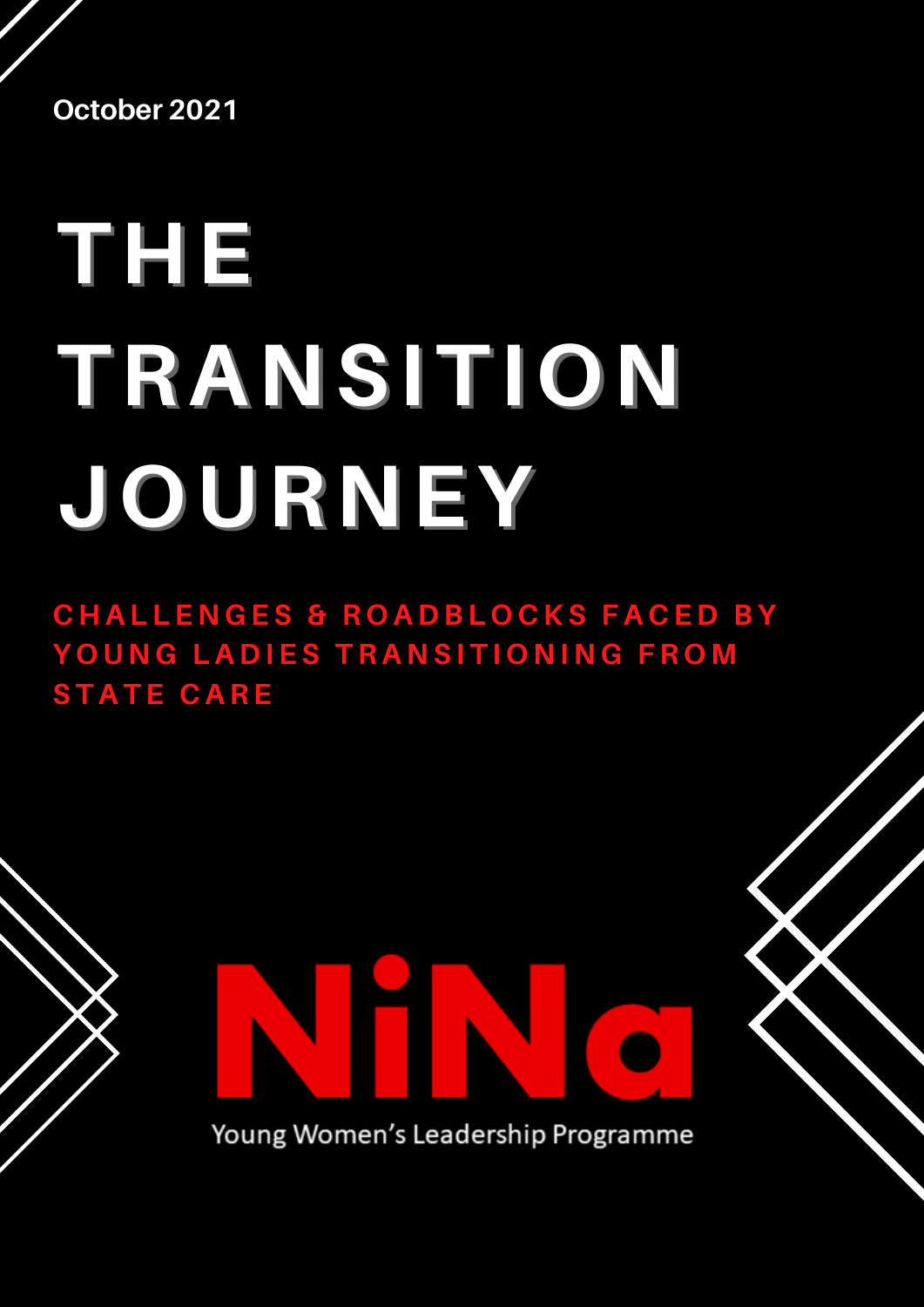### **About Us**

#### **What is NiNa?**

The NiNa Young Women's Leadership Programme (NiNa) provides financial literacy, entrepreneurial skills development and self management tools to build selfvalue in young women within the state care system and particular chosen schools in Trinidad and Tobago. NiNa has a transition programme for young ladies who leave the state care at the age of 18 to reintegrate them back into mainstream society, and has worked with girls from the St. Jude's Home for Girls to support their overall development.

### **Goals & Activities**

#### **NiNa goals**

NiNa seeks to create a cadre of young female leaders in the Caribbean through training in life skills, leadership, self-belief, and entrepreneurship.

#### **NiNa activities**

NiNa has several activities under four streams of work –

- (1) NiNa Secondary School Programme
- (2) NiNa St. Jude's Home for Girls Programme
- (3) NiNa Summer Programme
- (4) NiNa Transition Programme

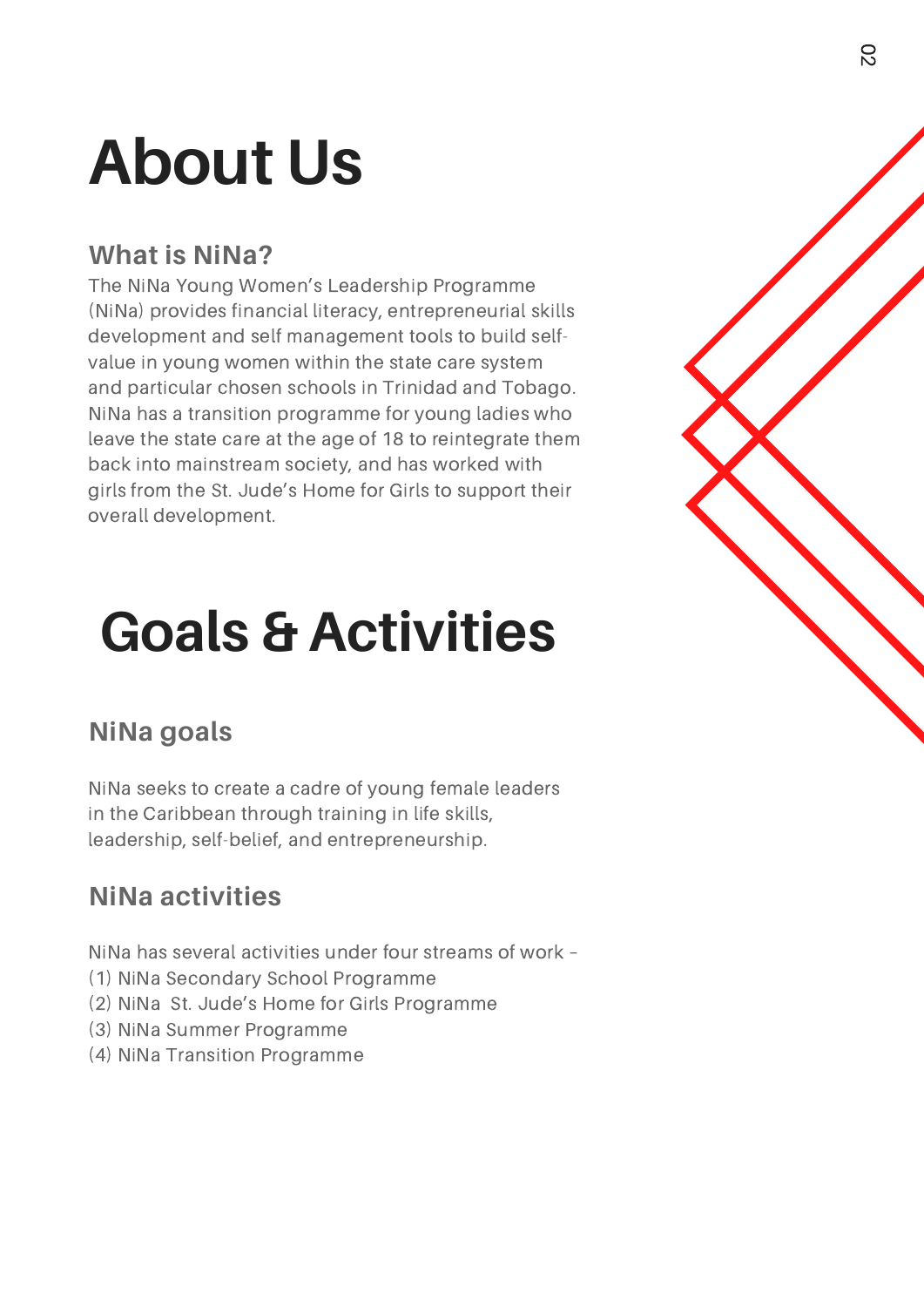### **Creating quality citizens automatically lead to building a better Trinidad and Tobago.**

It takes a village…The Transition Programme aims to provide resource networks, safe physical and psychological spaces, personal healing, growth and development and will facilitate education for young women ageing out of state care. The likelihood of these women disappearing, becoming statistics or perpetuating the cycles of abuse and neglect that they were exposed too is high. The aim is to support the transition.

### **Working hand in hand**

The NiNa Programme, through its work with young ladies within care homes of the State is determined to ensure that Trinidad and Tobago have a cadre of young women who can take up the mantle of leadership, and empowered citizens to continue on the legacy left by our past leaders to make our country a better one that we found it. We continue to expand by including other students from schools such as the Belmont Secondary and Bishop Anstey and Trinity East and include mentors from university and other tertiary institutions.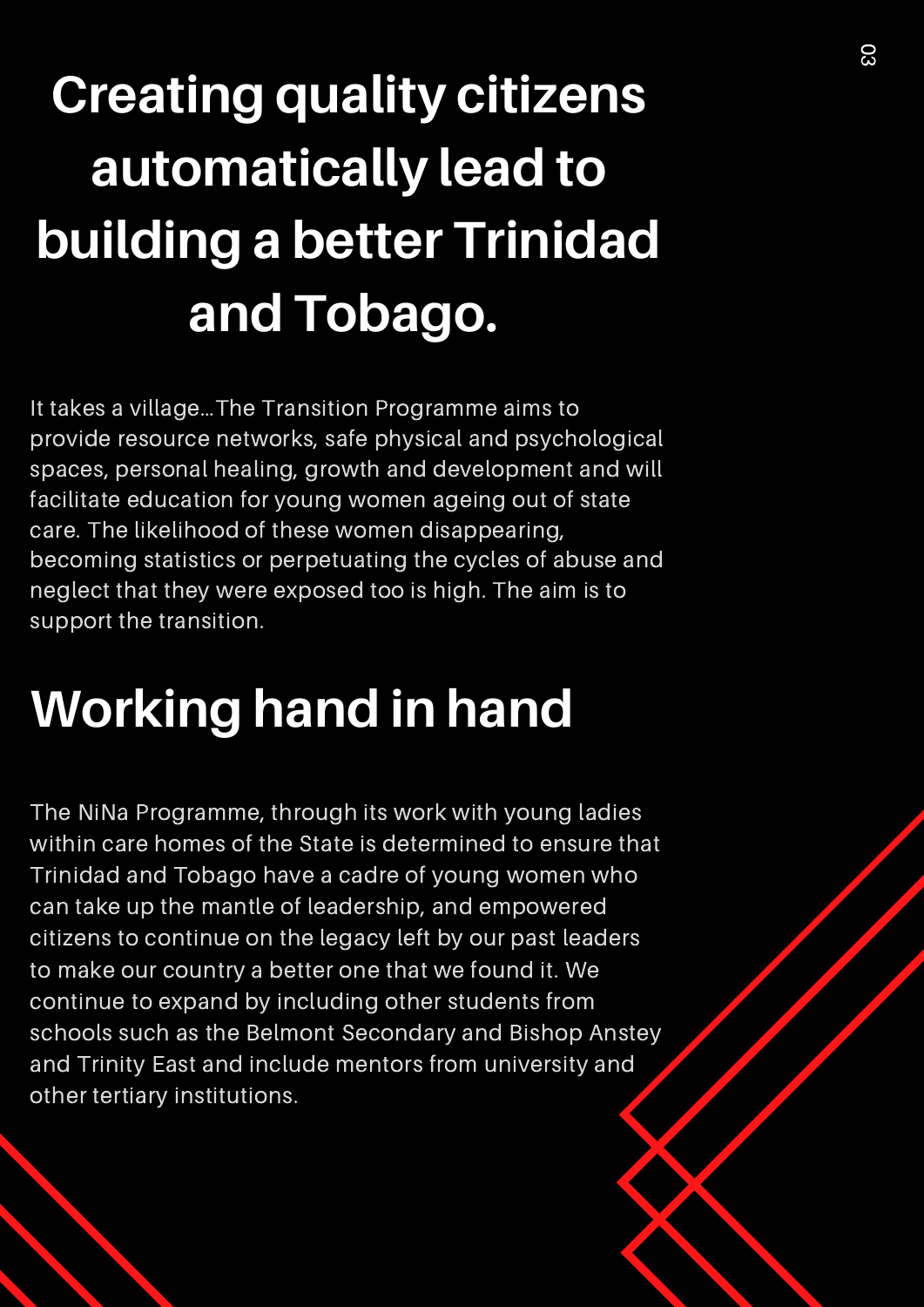### **Challenges & Findings**

*Youth who are transitioning to adulthood need to have well developed self-esteem and self-efficacy skills*

The transition arm of the NiNa program emerged after having mentored young women who resided at the St Jude's Home. Upon approaching their time to leave the St Jude's Home at the age of eighteen (18), these young women began showing signs of self-sabotaging behaviour, fear, and anxiety including reversing any progress made in preparation for entering the 'real world'.

Additionally, there were cases where the young women who left St Jude's at age eighteen (18) who were part of the NiNa mentorship programme requested financial support, and resources to assist with them navigating their new lives outside the St. Jude environment. Resources requested and required included housing, employment, money, and emotional support.

Youth who are transitioning to adulthood need to have well developed self-esteem and selfefficacy skills that equip them to manage relationships in multiple contexts, including education and employment settings, as well as with friends and family members. Often, youth in the state care system have lived through multiple traumas and disruptive events by the time they begin their transition to adulthood. This can include abuse and/or neglect, lack of continuity in education, and an array of losses of relationships (e.g., friends, family, and/or siblings).

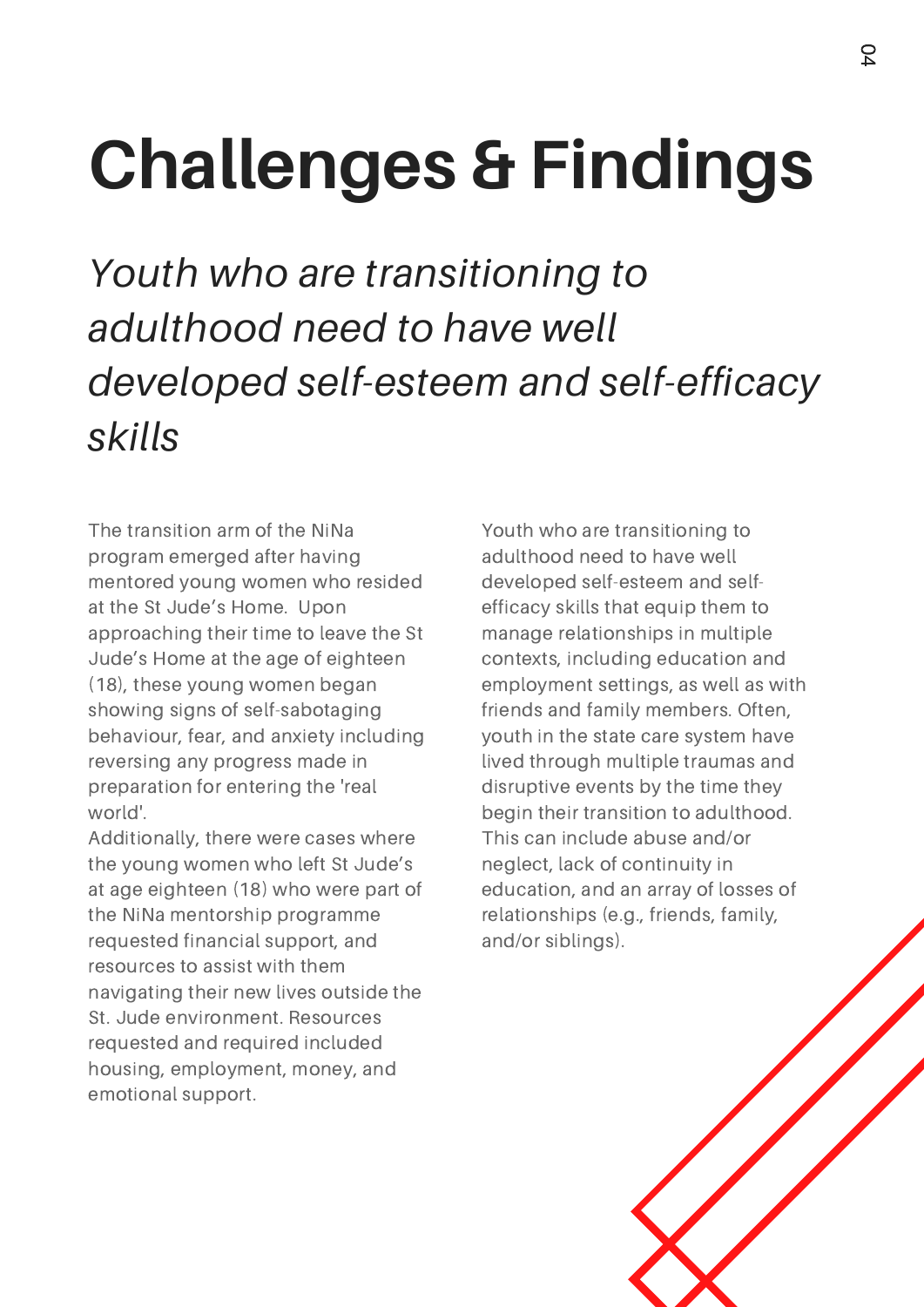## **Challenges & Findings**

Research on the developing brains of adolescents and young adults points to the importance of understanding the "vulnerability of teens"

Their life experiences can create additional problems resulting in mental illness, substance abuse issues, and a lack of confidence. These challenges impact their emotional and social development as they transition into adulthood.

Research points to the significance of this stage and highlights the importance of positive, supportive relationships in the context of the continuing development of the adolescent brain.

What the NiNa program has learnt over the years is that, ideally, the young women leaving St Jude's at age eighteen should have a place to call home upon emancipation from the child welfare system, with connections to caring adults who can provide support, including helping them access necessary resources and services.

Research suggests that youth in state care who have natural mentors during adolescence have improved young adult outcomes. Connections to non-parental adults through informal mentoring is reported to enhance the outcomes of foster care youth in education/employment, psychological well-being, and physical health. Youth who had the support of a mentor also demonstrated a decreased participation in unhealthy behaviors, such as unprotected sexual activity, alcohol and substance abuse, and delinquent activities.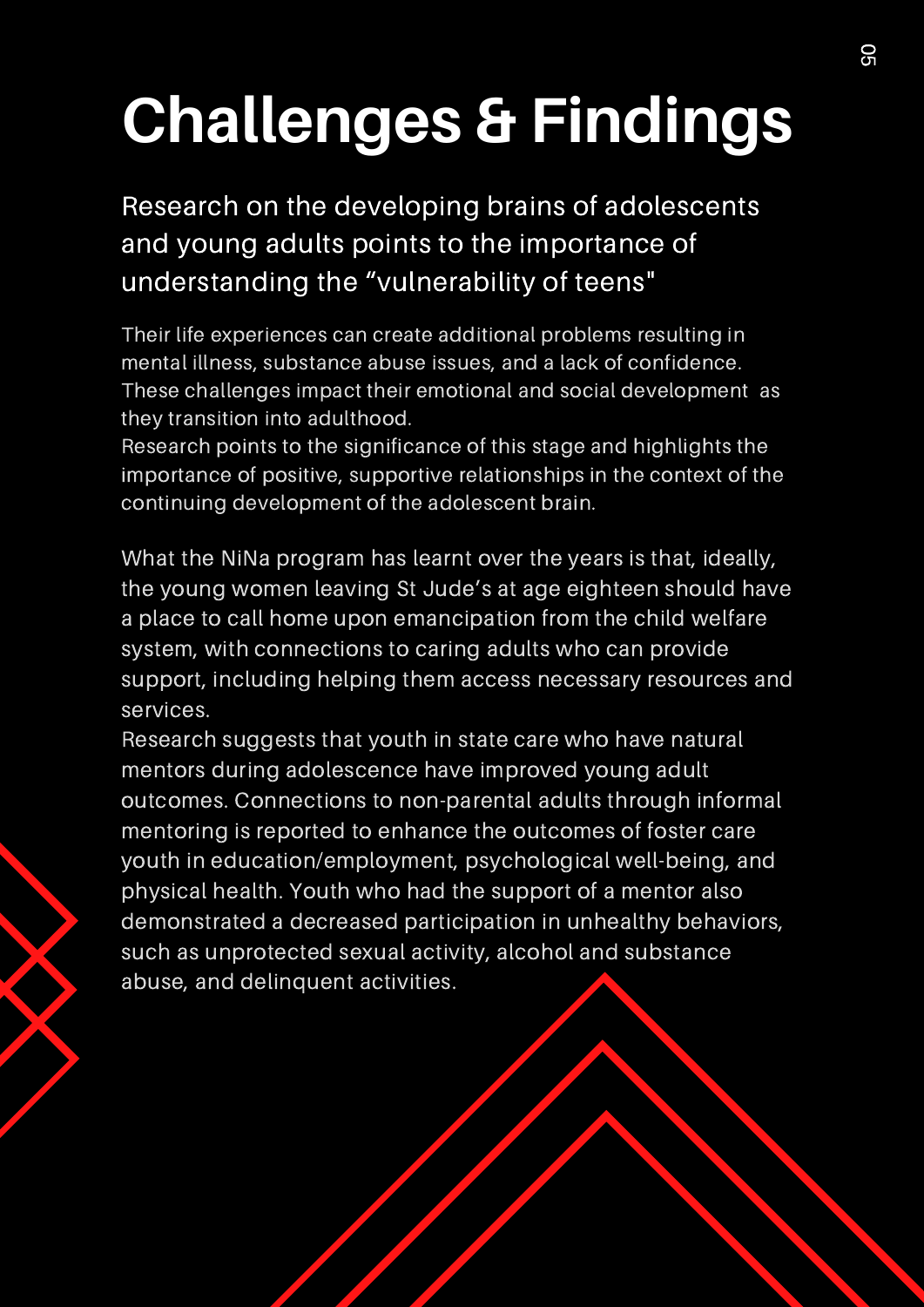### **Challenges & Findings**

Research on the developing brains of adolescents and young adults points to the importance of understanding the "vulnerability of teens".

Their life experiences can create additional problems resulting in mental illness, substance abuse problems, and a lack of confidence. These challenges impact the emotional and social development of as they transition into adulthood. Research on the developing brains of adolescents and young adults points to the importance of understanding the "vulnerability of teens, and the significance of this stage and highlights the importance of positive, supportive relationships in the context of the continuing development of the adolescent brain.

What the NiNa program has learnt over the years is Ideally, the young women leaving St Jude's at age eighteen should have a place to call home upon emancipation from the child welfare system, with connections to caring adults who can provide support, including helping them access necessary resources and services.

Research suggests that youth in state care who have natural mentors during adolescence have improved young adult outcomes. Connections to non-parental adults through informal mentoring is reported to enhance the outcomes of foster care youth in education/employment, psychological well-being, and physical health. Youth who had the support of a mentor also demonstrated a decreased participation in unhealthy behaviors, such as unprotected sexual activity, alcohol and substance abuse, and delinquent activities.

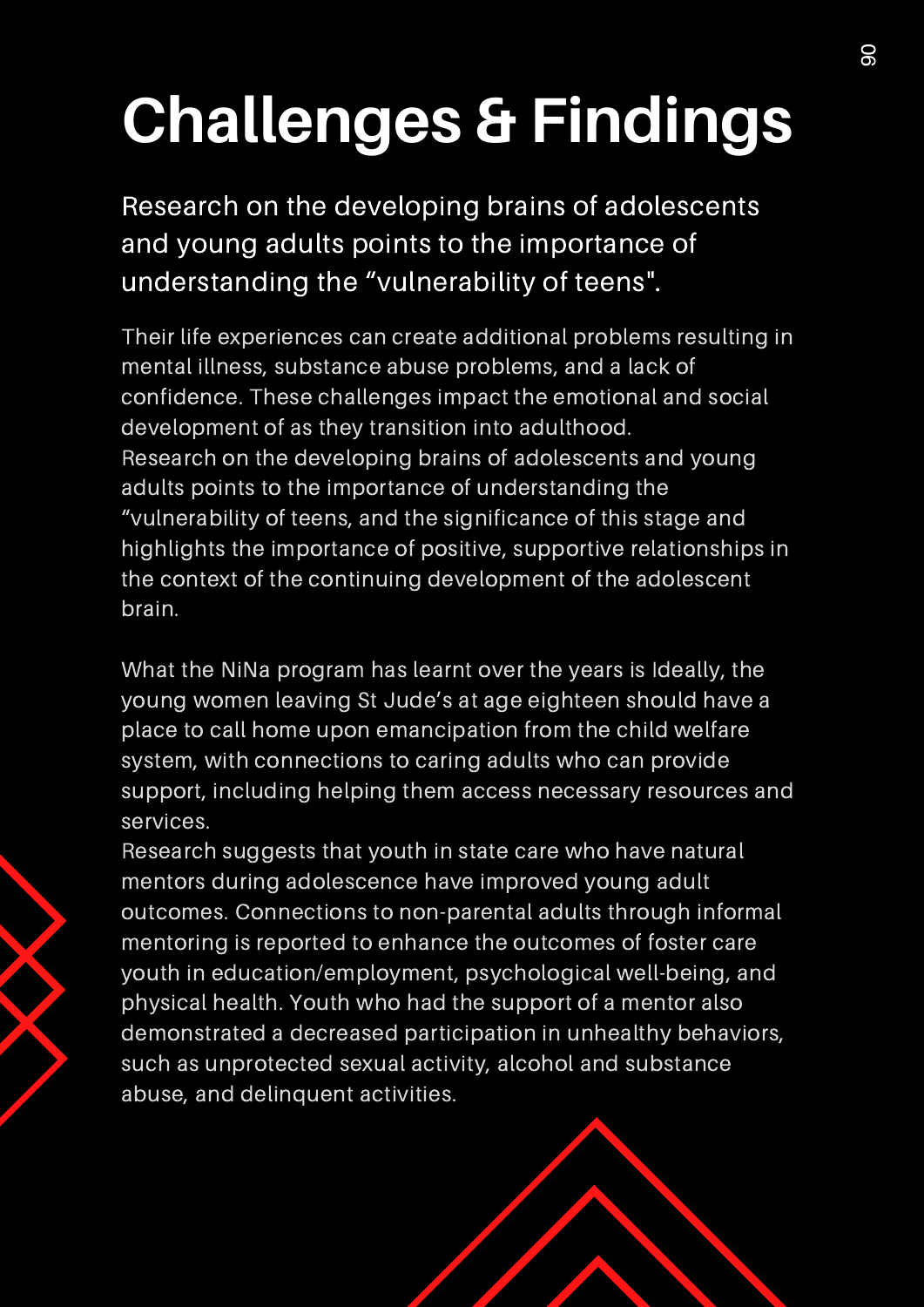**When youth "age out" of the child welfare system with limited connections or without the support of positive, caring adults, they may have an increased risk of facing the following challenges:**

#### **Challenges**

1. Unstable housing or homelessness - Within the NiNa cohort of young ladies, upon turning eighteen, at least 40% of the young women had no stable place to call home. St Jude's played a role in securing housing for some of them through placement at hostels, the others who were placed in the care of relatives, after a few months, found themselves looking for a place to live due to poor adjustment to living with unfamiliar family members, being asked to leave, and getting involved in unhealthy relationships. The result is them being left without a stable place to live. Studies show a correlation between a history of state care and homelessness as well as the impact of emancipation from state care on young adults. More than one-fifth of state care youth experience homelessness for at least one day within a year of emancipation.

2. Lack of adequate elementary and secondary education. Youth emancipating from state care typically face many obstacles during their educational journeys, obstacles that can hinder their ability to graduate on time or receive CSEC passes.

Young ladies within the St. Jude's Home may have missed many days or even months of school. Participants within NiNa have been placed in programs such as Civilian Conservation Corp (CCC), Servol Life Center and MIC-IT Institute of Technology.

While these programs provide an opportunity to build skills, it has been observed that for the majority of jobs, the requirement is a full Caribbean Examination Council (CXC) certificate, bringing the young ladies to an immediate block in their search for employment or further education.

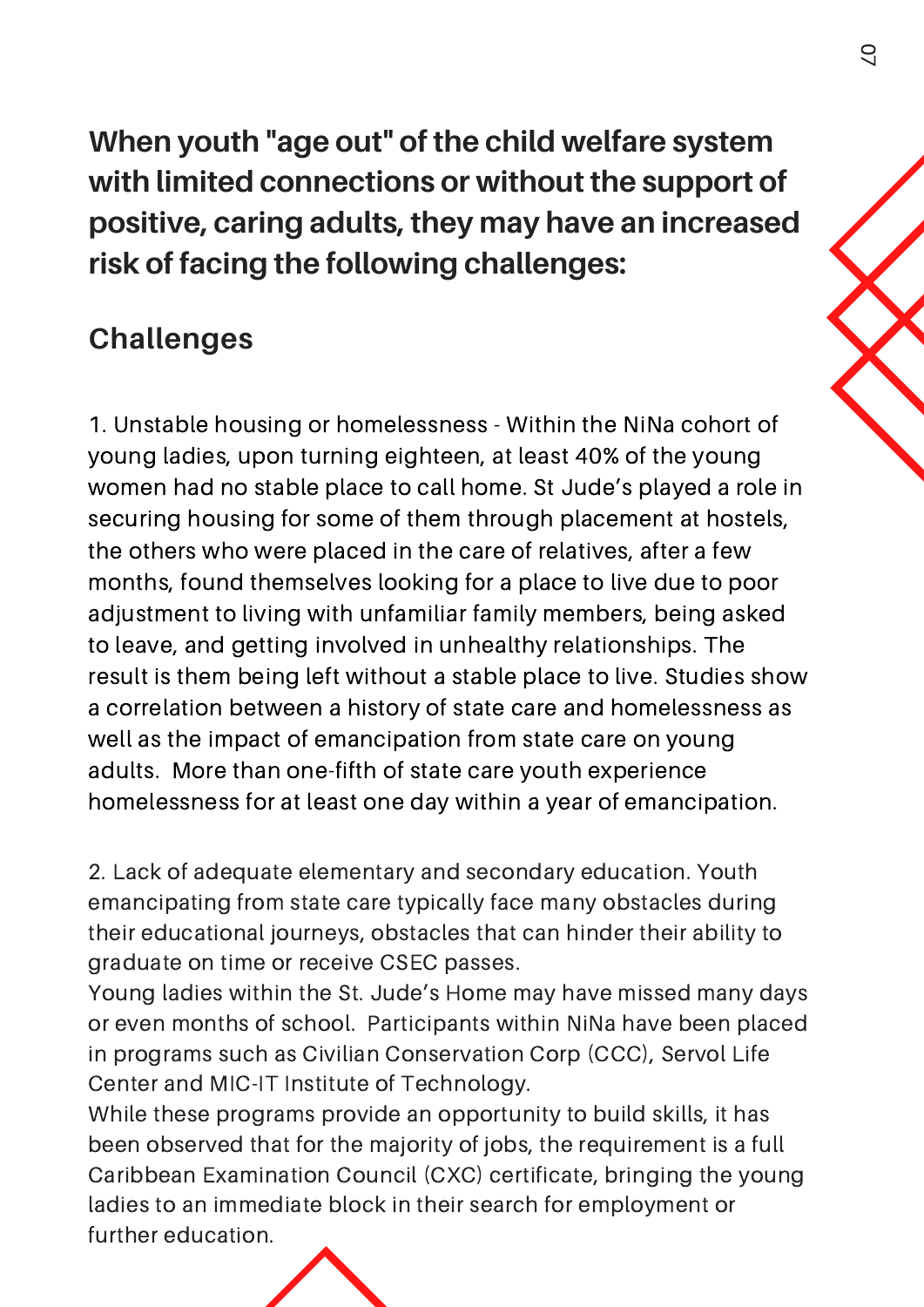**When youth "age out" of the child welfare system with limited connections or without the support of positive, caring adults, they may have an increased risk of facing the following challenges:**

#### **Challenges ctd**

3. Lack of employment and job training. Former residents of state care may have limited work histories and on-the-job training opportunities. Many lack the skills required to hold a steady job, or the incentive and academic preparation to attend a university program. Ladies who do obtain employment may find only jobs with lower paying wages, which makes them vulnerable to poverty, and the inability to establish complete independence. The lack of employment, independence and limited skills also leads to being exploited usually by older men who provide a false sense of security to the young ladies leading them to vulnerable living situations including gender based violence, unsuitable housing and even exploitation via prostitution and other criminal activities.

4. Problems with physical health, behavioral health, and general wellbeing. Young ladies leaving state care at the age of eighteen within NiNa without support and stability have encountered health problems including hospitalization due to illness, accident, injury, drug use, or emotional problems. There have also been cases of mental health disorders including depression, social phobia, alcohol abuse, alcohol dependence, substance abuse, or substance dependence.

5. Lack of access to health care. Young ladies within the programme who are not legal residents of Trinidad and Tobago have encountered challenges in accessing health care at the hospitals and health centres.

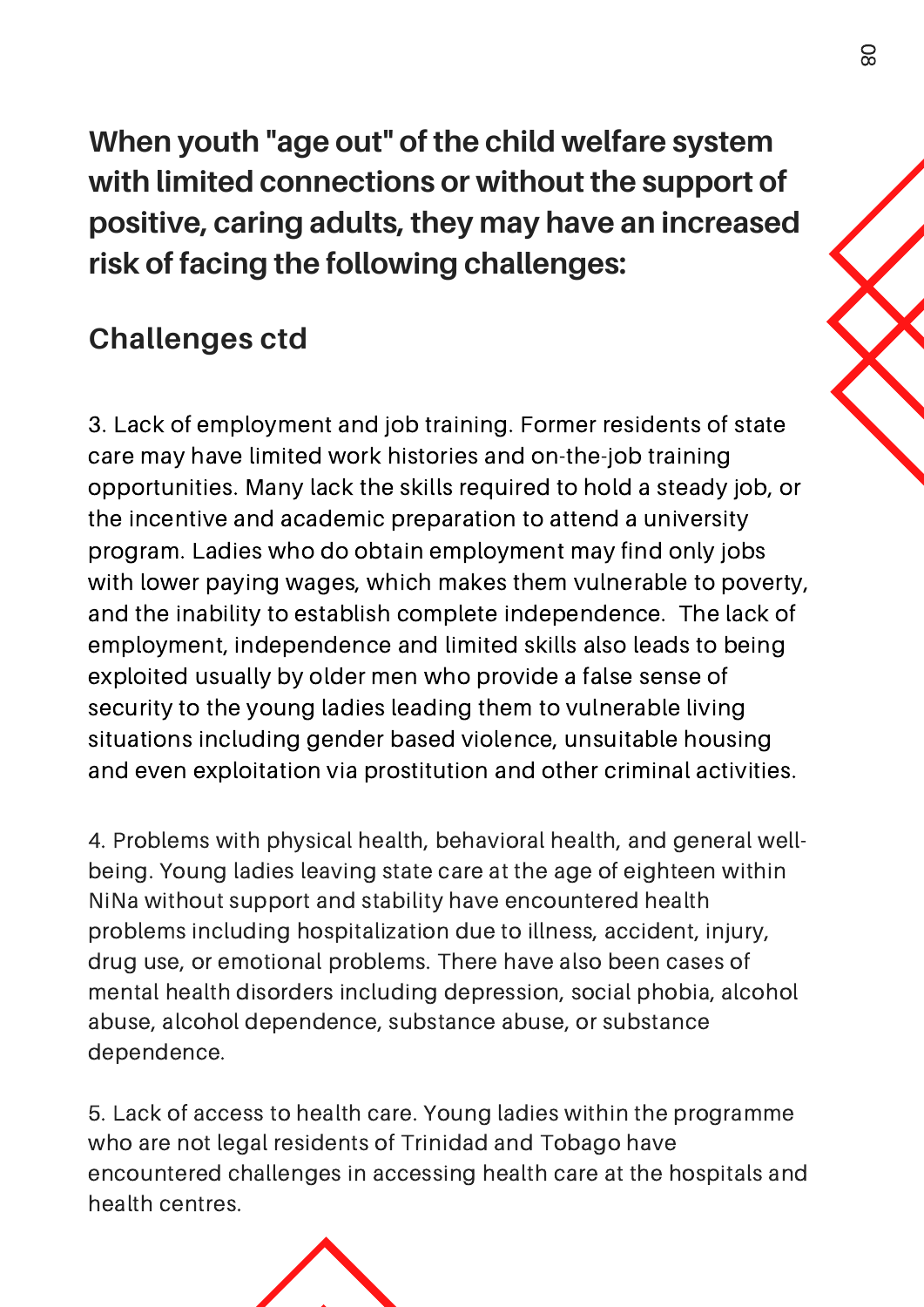**When youth "age out" of the child welfare system with limited connections or without the support of positive, caring adults, they may have an increased risk of facing the following challenges:**

#### **Challenges ctd.**

6. Justice system involvement. Youth emancipating from state care may be at greater risk of becoming involved with the criminal justice system due to lack of support networks, low employment skills, and unstable living arrangements. Within the NiNa program there have been thus far two young ladies entering the justice system post-St Jude's.

7. Lack of social connections. Permanent relationships with positive adults are a powerful protective factor against negative outcomes and can provide critical support to youth as they transition to adulthood. Youth in state care often rely on adults who have provided professional supports through their roles in the child welfare system. Although an emancipating youth may desire autonomy from adult supervision, the transition is more successful when he or she has a strong connection to a trusted adult supporter. Establishing this relationship prior to emancipation is important, albeit not easy, given that many youths have had turbulent experiences with adults in the past.

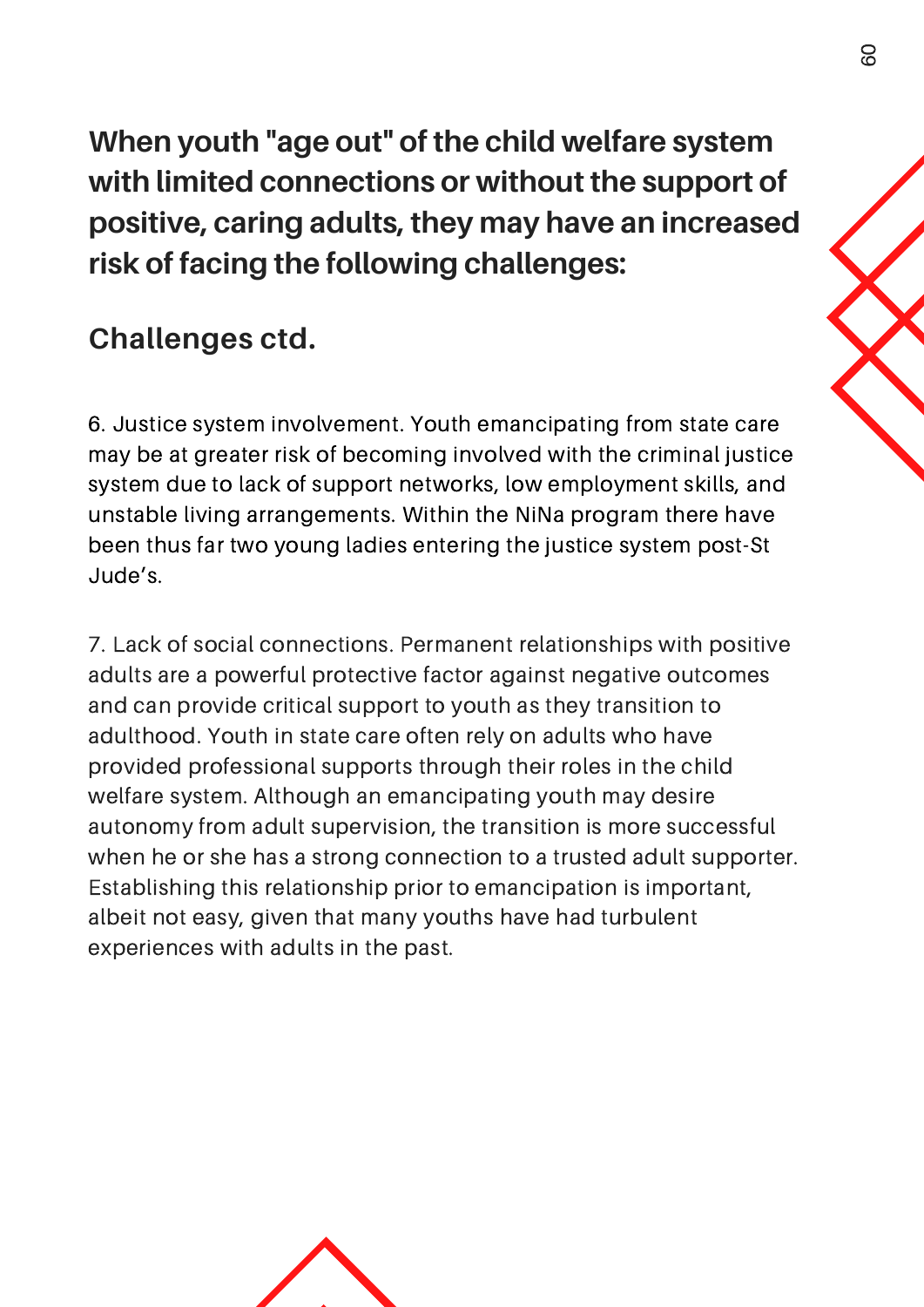### **Recommendations**

Many of the girls are not ready to leave the facility, however, must leave at eighteen (18) years, according to the law

At the SECOND SESSION OF THE ELEVENTH PARLIAMENT (2016/2017) on the Treatment of Child Offenders at the Youth Training Centre, St. Michael's Interim Rehabilitation Centre for Young Male Offenders and St. Jude's Interim Rehabilitation Centre for Young Female Offenders Joint Select Committee – Human Rights Equality and Diversity, the recommendations for St Jude's also touched on the importance of a transition program.

The Committee recommends that remedial teaching methods adopted by St. Jude's and YTC need to be tailored to improve and encourage the transition into other mainstream education/vocational institutions upon exit of the institution.

Many of the girls are not ready to leave the facility, however, must leave at eighteen (18) years, according to the law. Many of the girls housed at the facility do not receive visits or phone calls from their parents. Many of the young ladies cannot return to their homes upon leaving the facility. As such, the staff tries to assist by finding rooms at the Salvation Army Hostel and half way homes.

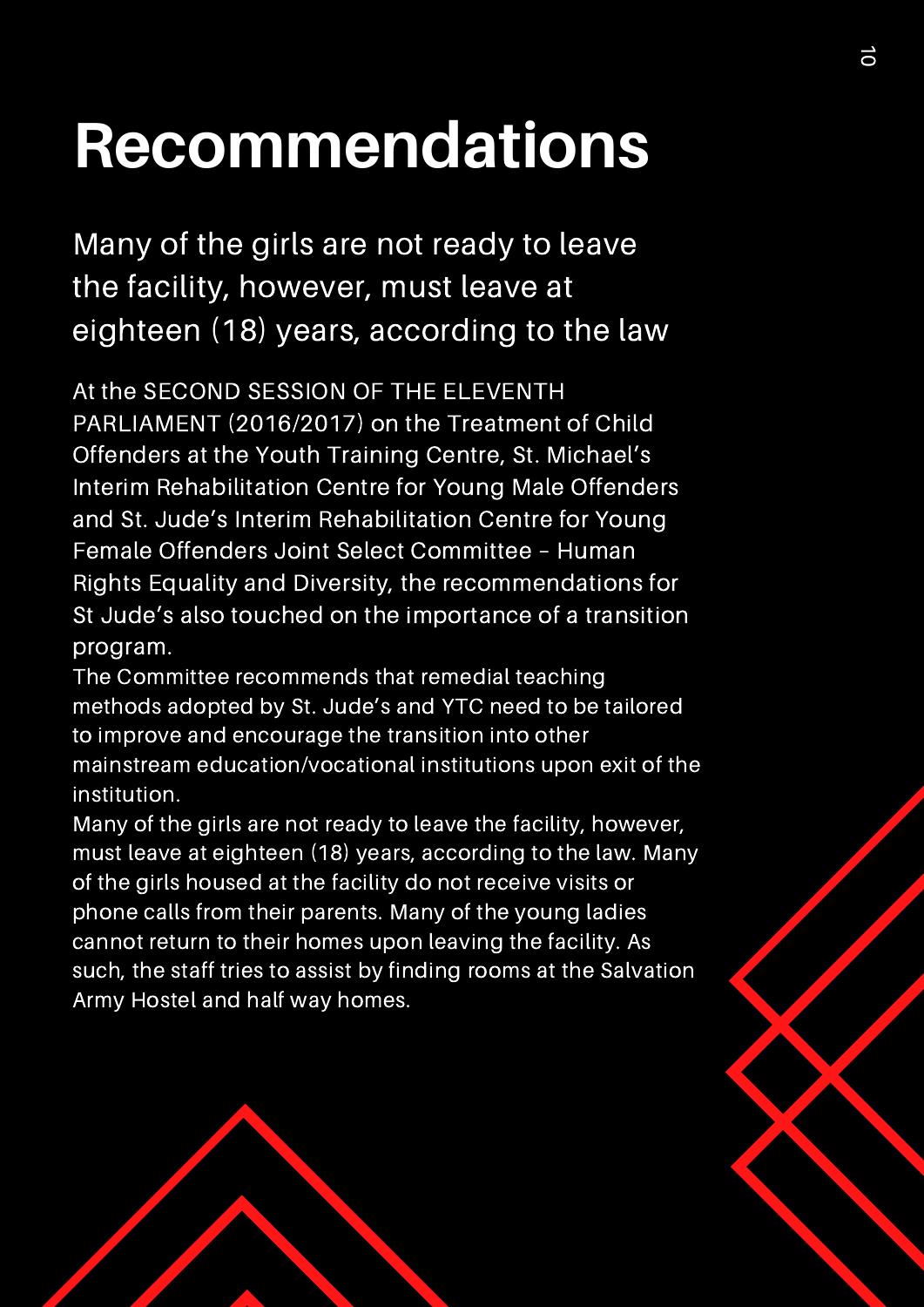### **Recommendations**

Many of the girls are not ready to leave the facility, however, must leave at eighteen (18) years, according to the law

NiNa Recommends:

1. Introduction of a mandatory transition programme to the young ladies who are within six to eight months of leaving state care. The program is to include life skills training: for example how to set up a bank account, how to apply and receive national identification; on the job training; and relevant social skills.

2. Linkages to safe and seamless transition spaces – spaces to include a safe and secure place to live, mentors, and peer counsellors. Different types of therapy ought to be made available and mandatory.

3. Partnerships with Government agencies such as Ministry of Social Development and Family Services, Family Planning, On the Job Training Programme, NEDCO, YTEPP, MIC Institute of Technology and other Technical Vocational Training Centres

4. Work in partnership with the Private Sector to support job training and mentorship opportunities.

5. There are many abandoned Government houses and quarters throughout Trinidad. Transition homes can be set up using these properties, particularly the ones in the areas of Trinidad that are conducive to holistic living and healing- Chaguaramas, Couva, Point A Pierre, Beach Camp.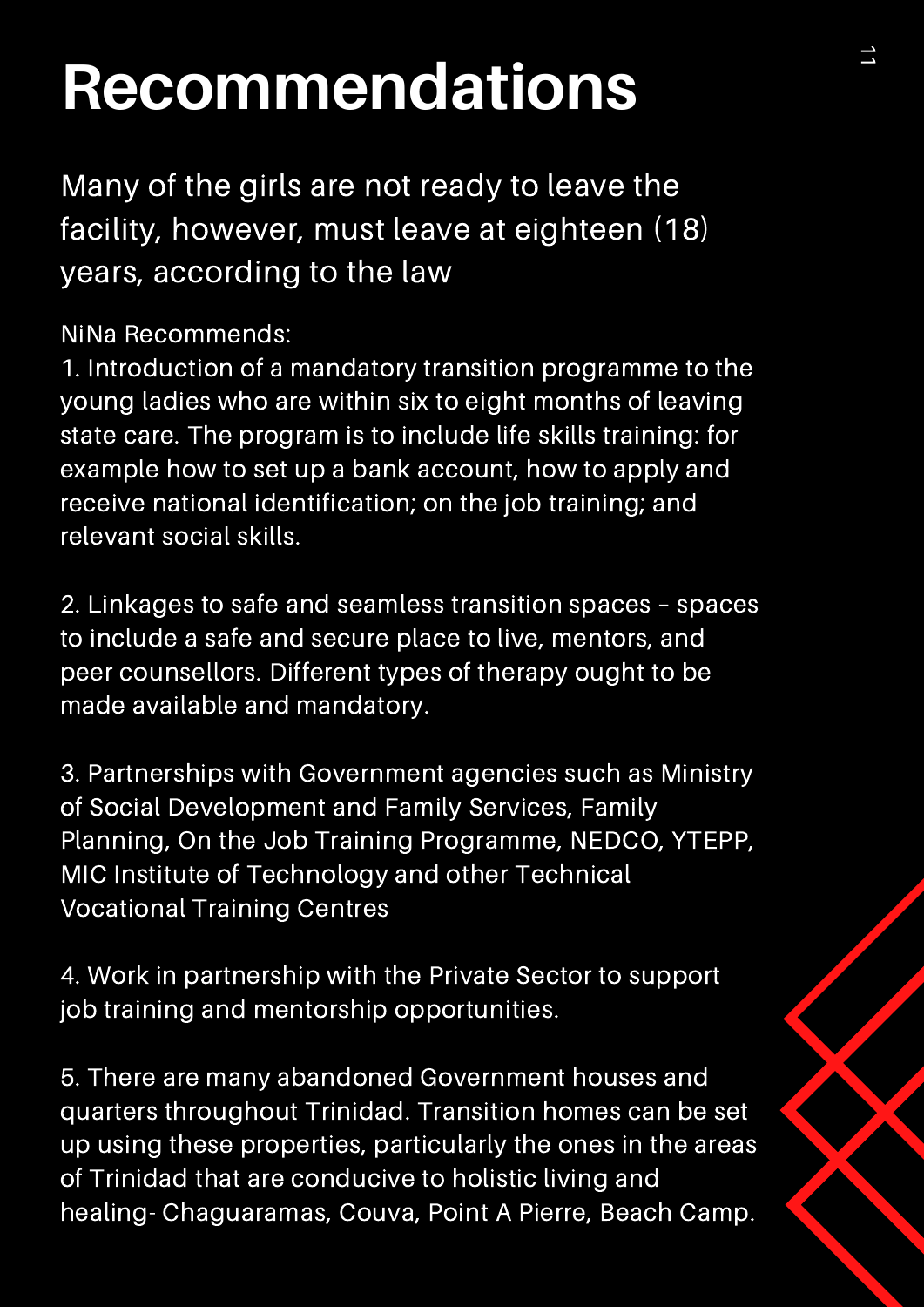#### **Young adults exiting state care need emotional support as they navigate the transition to independent adulthood**

#### **Conclusion**

Without the social and emotional skills to manage the stresses of emerging adulthood, youth often struggle to maximize the housing, education, and employment resources that are available to them.

Preparation in advance of leaving state care can go a long way in mitigating issues such as teenage pregnancy, falling into the judicial system, entering abusive relationships, poor jobs and housing choices and exacerbating mental health issues.

Adult mentors who stay connected with the young ladies as they transition to adulthood provide the emotional supports necessary for youth to achieve positive adult outcomes. Mentorships formed through informal connections (within the youth's life) or through formal programs will increase the likelihood of successful transitions to adulthood. Lifelong connections with positive adults are critical to success as youth begin to make decisions that affect their future.